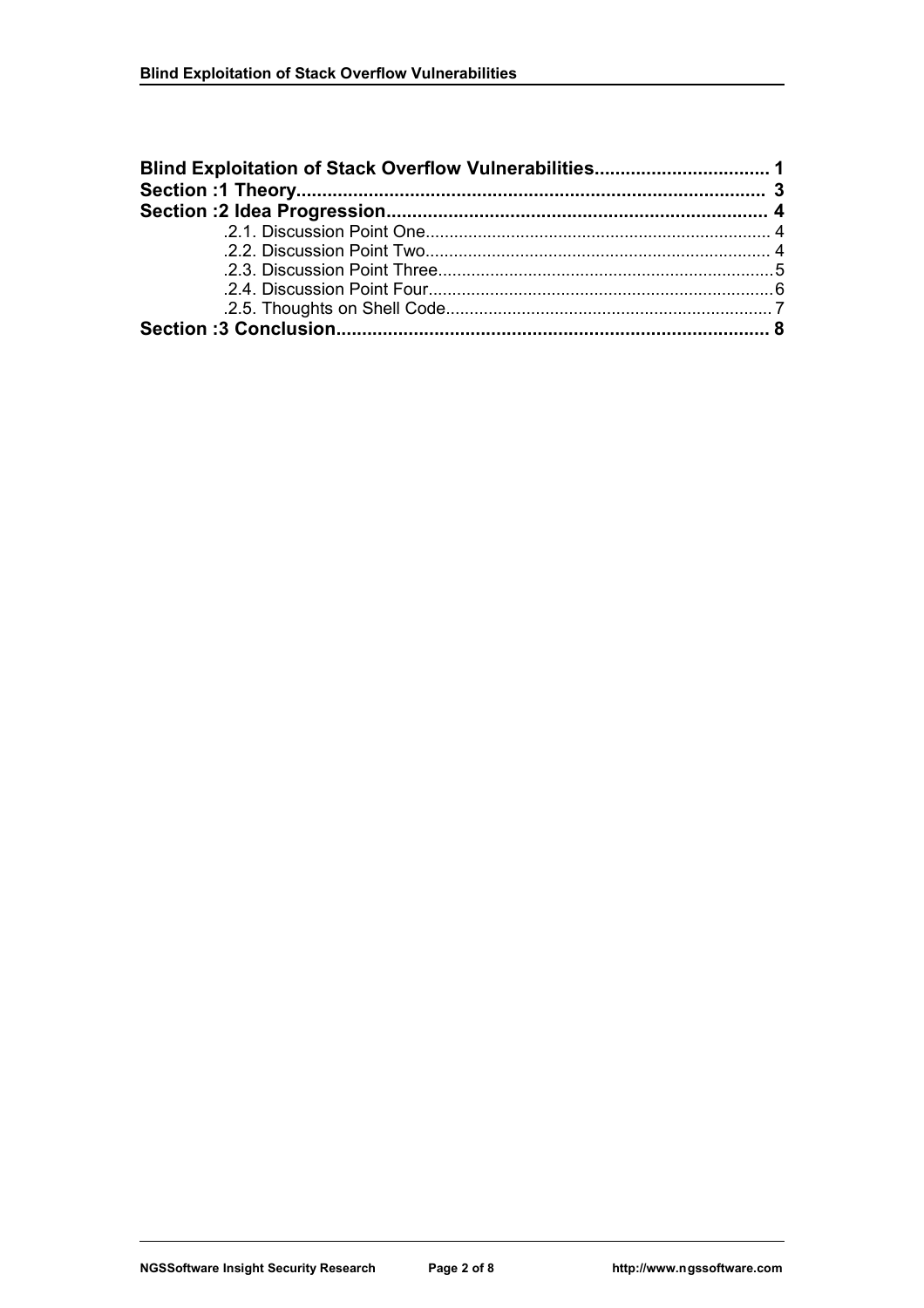# Section :1 **Theory**

It is the common belief that it is a difficult, if not impossible, task to exploit a buffer overflow vulnerability without access to a copy of the software in which the vulnerability has been discovered. This is understandable, as the typical exploit writer will require at least two pieces of basic information to exploit even the most simple of cases.

An exploit writer will normally require the following information:

- How many bytes are needed to overflow the buffer and overwrite a value which can be used to gain direct control over the instruction pointer (saved return address, function pointer, etc)?
- Which address may be used to successfully return to the buffer in question?

In theory, if these two pieces of information may be eliminated, replaced, or solved generically, it would be possible to exploit some buffer overflow vulnerabilities 'blindly' - without a copy of the flawed software at hand.

Throughout this paper, we will devise a mechanism which can successfully satisfy both of these important points. The purposes being to develop a basic design framework for the blind exploitation of buffer overflow vulnerabilities under Microsoft Windows NT based operating systems.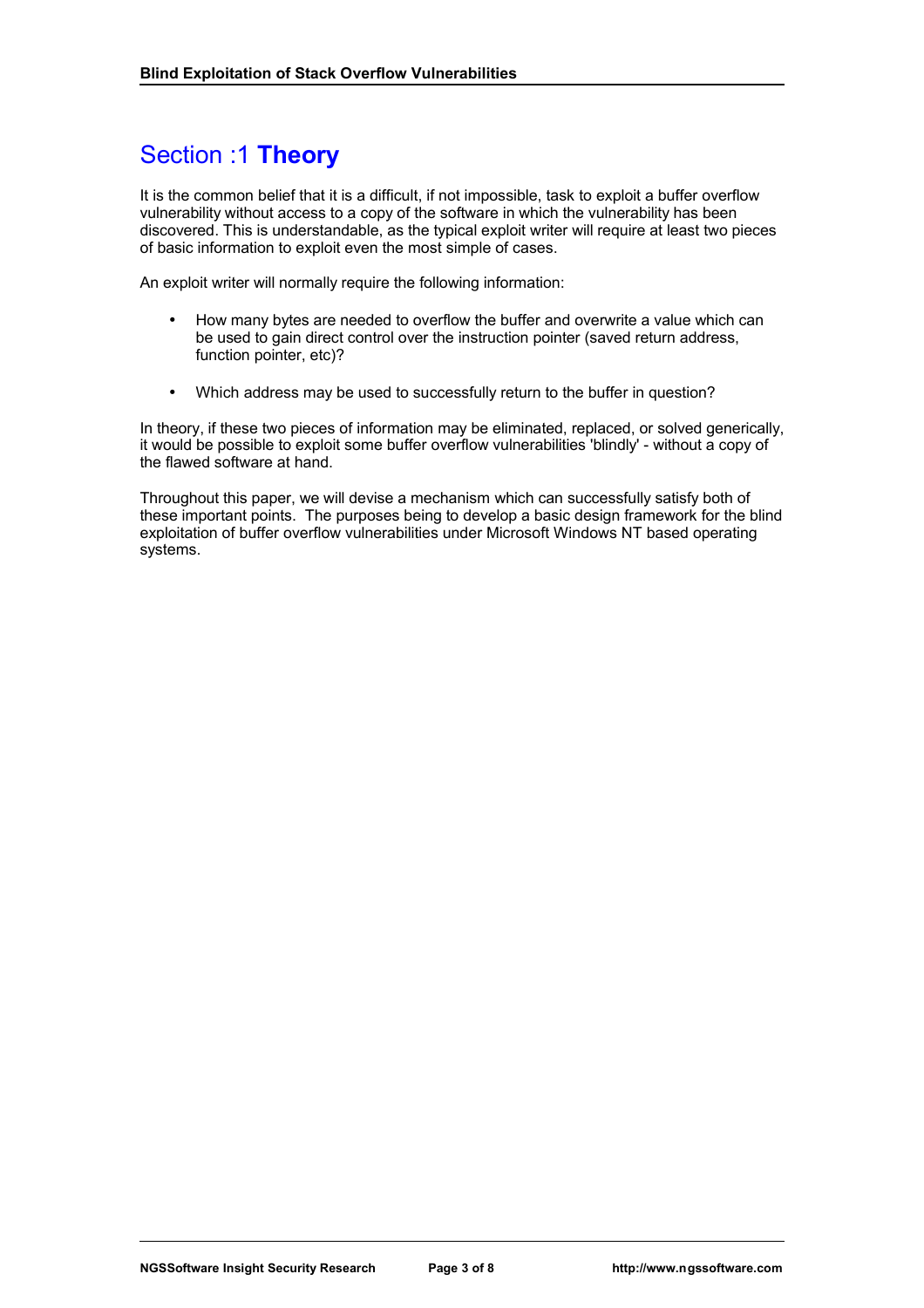# Section :2 **Idea Progression**

Discovering the length of the buffer at which it can be made to overflow is the most difficult piece of information to obtain. If this length is guessed incorrectly we would almost certainly write our return address outside of the correct position and immediately fail in our attempt to gain control over the execution flow.

### **.2.1. Discussion Point One**

When attempting to solve the problem of misplaced return addresses, it may be possible to fill the buffer with multiple working return addresses - all of which will return to a certain position within the buffer. This would require the buffer to contain shellcode preceded by executable padding (nops or executable instructions with no important side-effect), and then to be followed by return addresses - each of which would point to code to jump to the buffer at some point within the executable padding. This may be constructed as follows:

[padding][shellcode][ret1][ret2]...[ret64]..

Each of the return addresses would point to an instruction block similar to:

lea eax, [esp-sizeof(shellcode)-n] jmp eax

Where *n* is a variable length value which will ensure that the value used will land within the padding. This would obviously increase as the number of return addresses laid on the stack increases, to accommodate for the growing offset difference.

The main problem with this idea would be that a large number of return addresses would need to be known to lie within the target process. This requires a relatively deep insight into the memory space of the application, possibly to a greater degree than could be obtained without a physical copy of the target software.

While it may be easy to argue that it is not overly difficult to discover and gain access to a copy of a loaded module within the process space of the target application (this could be done simply by limited host finger printing and obtaining a copy of the OS and its system files), there is only limited assurance that the required instructions will be possible to obtain with any degree of ease. There are of course an exponential number of combinations of instructions which may be used to perform the one operation.

These addresses may also require changes as the buffer length is increased in an attempt to overwrite a return address, although if the stack pointer is used a reference point for the calculation of a buffer offset to jump to, there is a much reduced risk of this problem arising.

One last problem with this method is that a fairly large minimum buffer length is assumed – the buffer would have to be larger than the length of the shellcode and the preceding executable padding.

## **.2.2. Discussion Point Two**

The traditional windows stack overflow exploit would attempt to execute the shellcode by overwriting a saved return address with the address of a 'call esp' instruction and relying on the fact that esp will lie directly after the return address - typically midway through the string which has overflowed the buffer. This would look as follows:

[garbage padding][ret][padding][shellcode]

The saved return address would point to a 'call esp' instruction, and esp, immediately after returning from the flawed function, would point to the executable padding, and would execute this and the shellcode flawlessly.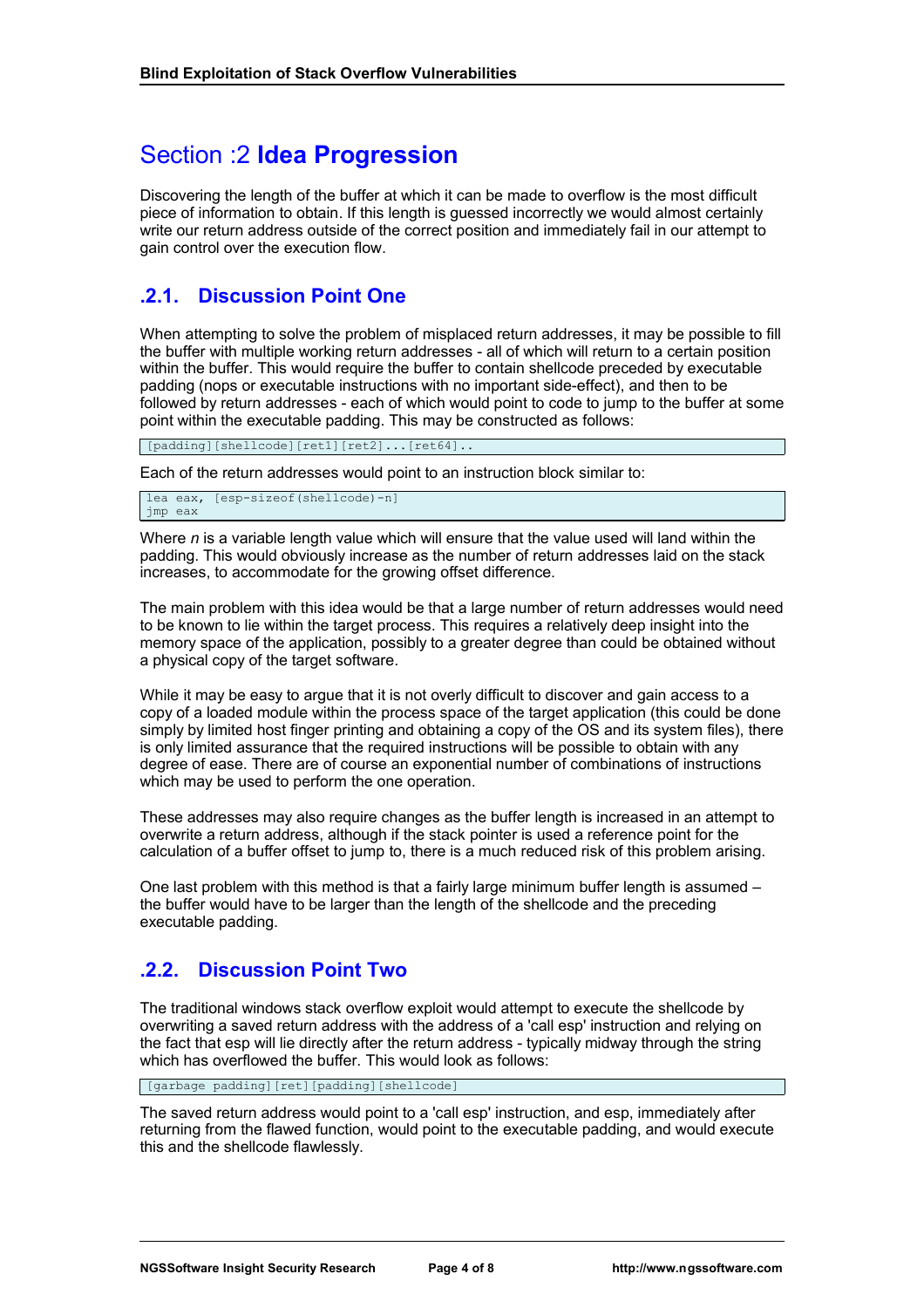It would be noted that this design relies very much on the return address lying at an exact position in the string, and if this was guessed incorrectly during an attempt to blindly exploit the overflow, it would inevitably not work.

A possible step would be to attempt the reverse of the idea raised in discussion point one writing many return addresses all to jump a certain offset past the stack pointer - although this method would still contain most of the aforementioned risks, and little extra benefit.

Another, slightly better idea, may be to treat the return address as part of the garbage padding, and to fill the buffer with return addresses, all of which point to the 'call esp' instruction, this way we would very reliably land somewhere within our string. The only problem would be that we would almost certainly not land with esp pointing to our executable padding (it would, instead, lie within our block of return addresses), and we would crash before being able to execute our shellcode.

A failed attempt would look similar to the following:

[ret][ret][ret][ret]...**[ret]***[ret][ret]...[ret][padding]*[shellcode]

Where any one of our return addresses could be the one to successfully overwrite the saved return address. Let's say, for example, that the return address to overwrite the saved return address was the fifth 'ret' in our example (highlighted in red), we would have to successfully execute all of the following 'ret's and our padding as instructions before we could execute our shellcode. This would require that our return addresses, placed in the buffer in little endian, would have to also double up as executable instructions!

While this sounds like a rather tall order, it may not be quite as difficult or impossible as it sounds. When examining a buffer overflow vulnerability in a particular product some days ago, I discovered that within the module 'hnetcfg.dll', a Microsoft code library, at the address of 0x662eb23f lies the instruction 'call esp'!

Why is this exciting? Stick that address into little endian byte order (0x3f 0xb2 0x2e 0x66) and we will discover that it can be executed as a simple and harmless byte sequence!

| 662EB285 | 3F           | AAS        |  |
|----------|--------------|------------|--|
| 662EB286 | <b>B2 2E</b> | MOV DL, 2E |  |
| 662EB288 | 66:3F        | AAS        |  |
| 662EB28A | <b>B2 2E</b> | MOV DL, 2E |  |
| 662EB28C | 66:3F        | AAS        |  |
| 662EB28E | <b>B2 2E</b> | MOV DL, 2E |  |
| 662EB290 | 66:3F        | AAS        |  |
| 662EB292 | <b>B2 2E</b> | MOV DL, 2E |  |
| 662EB294 | 66:3F        | AAS        |  |
| 662EB296 | <b>B2 2E</b> | MOV DL, 2E |  |
| 662EB298 | 66:3F        | AAS        |  |
| 662EB29A | <b>B2 2E</b> | MOV DL, 2E |  |
| 662EB29C | 66:3F        | AAS        |  |

Taking another look at the example of an attempt to overflow the buffer with blocks of 'call esp' return addresses, it was clear our only problem was that landing in the middle of these blocks of return addresses typically would damage the execution flow well before it could be made to reach our shellcode. If the return addresses themselves double up as executable instructions, the application should have no problem reaching and executing our shellcode!

## **.2.3. Discussion Point Three**

In many real life situations, it is very possible for a pointer which is in use by the application to be overwritten before the vulnerable function can return and arbitrary code execution can take place. This can often be avoided when writing an exploit by supplying the address of some constant, writeable memory address within the string overflowing the buffer, and allowing the application to write/read from that pointer without crashing before returning.

While this is an extremely easy thing to do when you know the offset, from the start of the buffer, of the pointer being overwritten, it is extremely difficult in terms of blind exploitation, and is almost guaranteed to cause issues when it comes to successfully gaining control over the instruction pointer.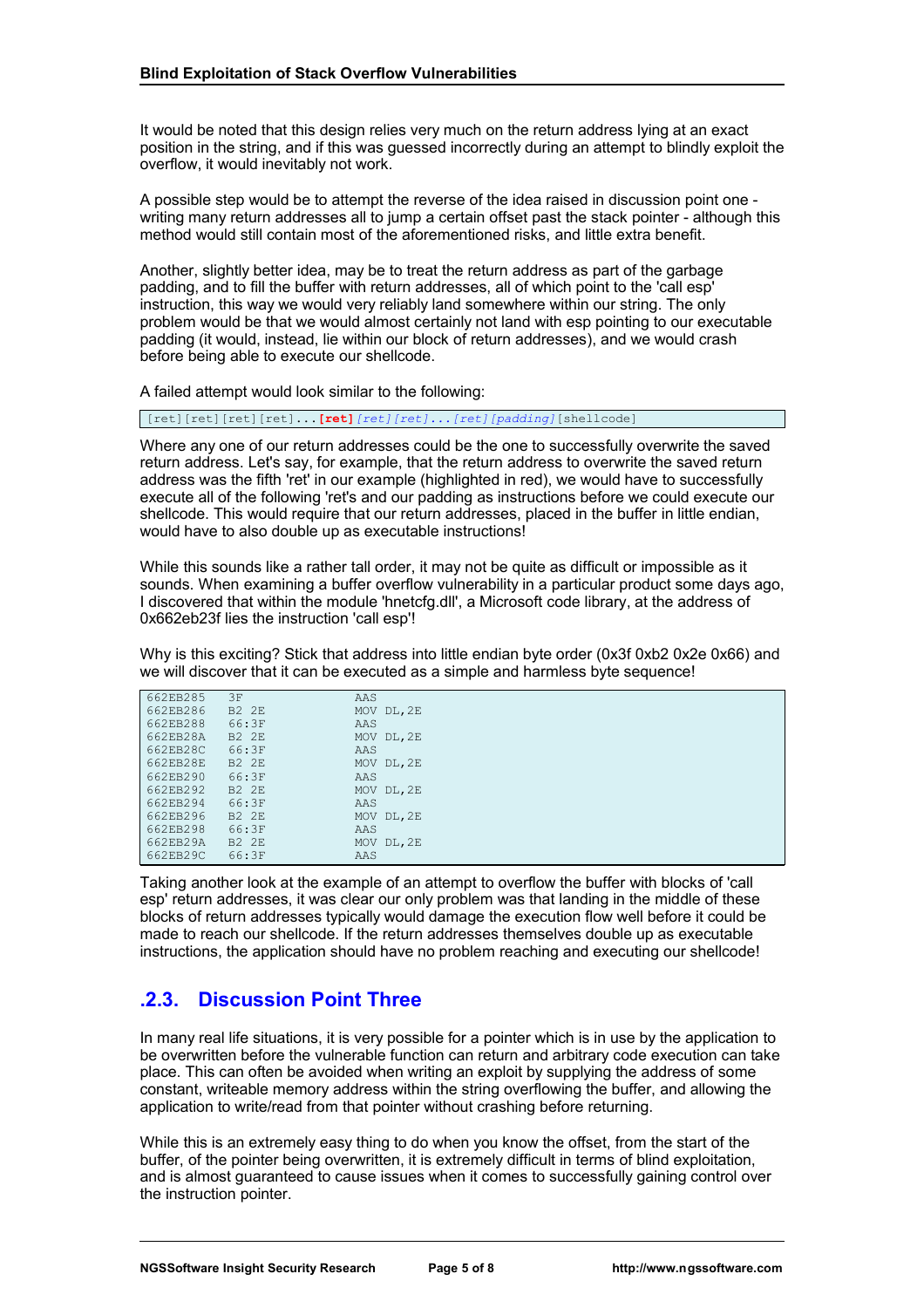Many exploit writers these days will opt to overwrite a structured exception handler to gain control over the code execution flow, and to cause an access violation by writing past the end of the stack memory page - instantly giving over control of execution - and avoiding pointer related failings.

This is interesting from a blind exploitation point of view as a means to avoid this certain type of problem, however it re-introduces the problem of needing to know the exact length needed to overwrite the exception handler structure, and the offset from this to our buffer and shellcode.

If we take a look at the typical design of exploits which execute their shellcode by overwriting structured exception handlers, we will find the following format fairly standard:

[padding][shellcode][fake-next-seh][seh-func-ptr][jump-back-code]

The padding is executable padding, designed to lie directly before the shellcode. The shellcode lies behind a fake 'next' pointer to the following exception handler structure, this pointer is set to be executable instructions to jump forward by several bytes over the function pointer (which is the exception handler address) to the jump back code which will return to the executable padding and execute the shellcode. The exception handler function pointer is set to execute a code block containing 'pop, pop, ret', as after execution is passed to the exception handler, at esp + 8 lies a pointer to the 'next' structure pointer.

Optimised, only 13 bytes would be needed to overwrite the exception handler structure and return near to our shellcode:

[0x90 0x90 0xeb 0x04] // next-seh jump forward by 4 bytes [0x?? 0x?? 0x?? 0x??] // points to pop, pop, ret block [0xe9 0x?? 0x?? 0xff 0xff] // jmp -???? bytes to padding + shellcode

To successfully use this method for blind exploitation, it would require the attacker to overwrite the stack with successive blocks of these structures and jump code, until one overwrites an exception handler, and writes past the end of the stack to throw an exception to execute that handler. It would be necessary to design the blocks so that the jump back offset is adjusted to accommodate the offset difference with each new block which is added, but this will be trivial and reliable.

Since the stack is DWORD aligned, the size of our blocks would need to be increased to 16 bytes, this can easily done simply by adding padding after each block - this would have no side effect.

As it would stand, the attacker should have at least a one in four chance of gaining control over the code execution flow using this method. This should be particularly reliable to execute our code if the alignment condition is met since an exception should immediately occur before the environment has a chance to change - and shellcode execution should instantly commence without a problem!

## **.2.4. Discussion Point Four**

Some of the concepts in the third discussion point can easily be applied to the saved return address overwrite case. It may be possible to simply send a fixed block of shellcode, the length of which would have to be DWORD aligned, followed by blocks consisting of a return address and jump back code. Each block would have to be between 8 and 12 bytes in length, padding included, and would have a design similar to the following:

[ret][jump-back-code]

The return address would point to a static 'call esp' instruction in a known loaded module, and the jump back code would perform either a relative short or far jump backwards into the buffer containing the shellcode.

When used actively in an exploit attempt, several of these blocks would be appended onto the string in succession, similar to the following:

[padding][shellcode][block][block][block]...[block][block]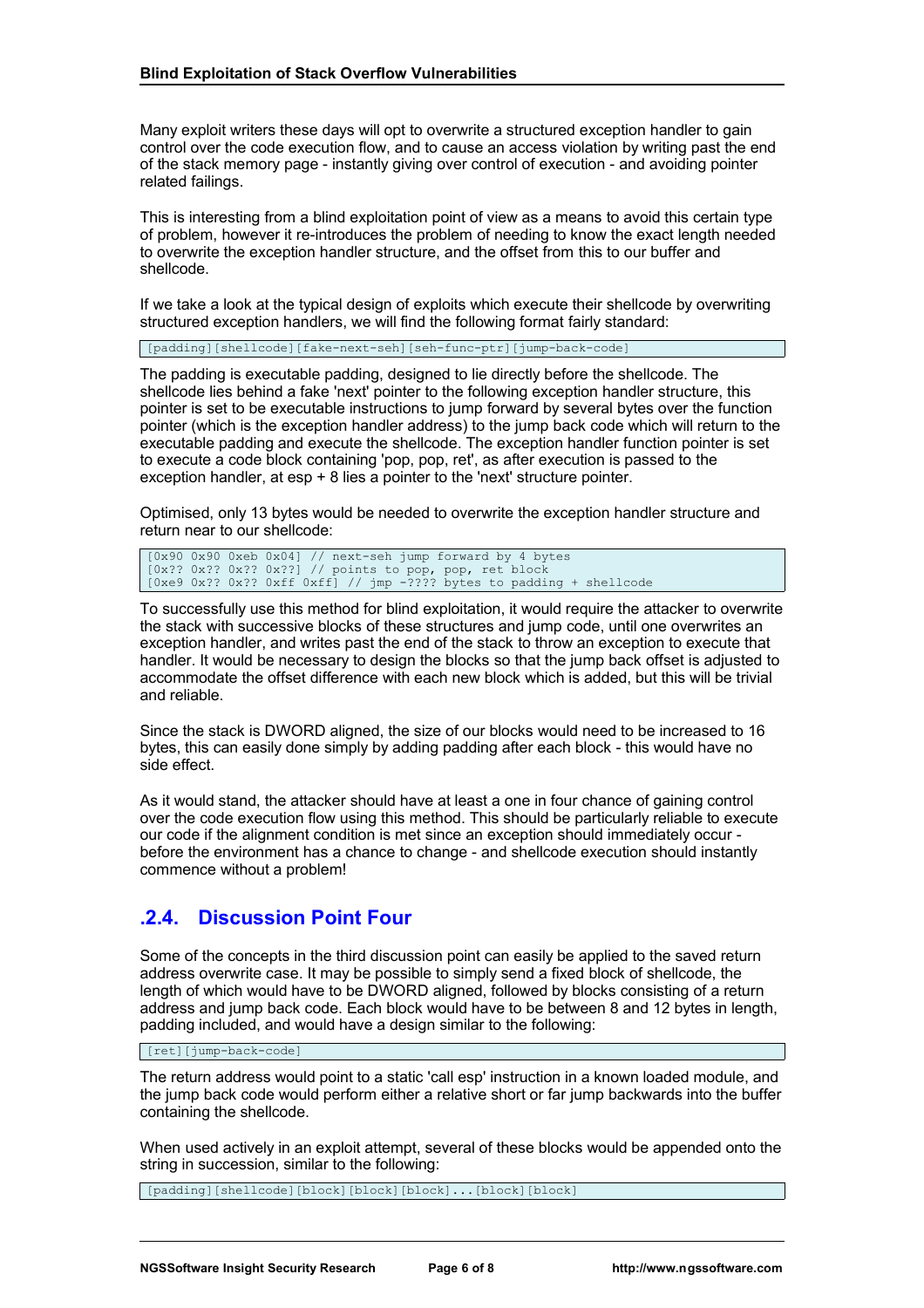In the hope that one of these blocks would overwrite the saved return address and execute the jump back code, landing in the executable padding preceding the shellcode.

A reliable way to use this method could be to make multiple requests, each one containing one or more blocks than the previous request. This would have a good chance of not far exceeding the stack frame of the flawed function and therefore having a slightly lower chance of damaging the execution flow before a successful return can be made - which is the biggest potential problem concerned with the second discussion point.

### **.2.5. Thoughts on Shell Code**

Since it is not usually possible to determine how many bytes may be needed to cause any potential buffer overflows before making the overflow attempt, it would be a wise precaution to minimise the size of the shellcode and necessary padding before attempting exploitation.

Optimisation of size in this way can be achieved in several ways. The first of which could be by minimising the size of the executable padding placed before the shellcode and maximising the accuracy of the offsets used in the jump back code.

A second idea would to be to design shellcode which could act as a 'bootstrap' loader for a larger and more complex shellcode from some remote network source. Normal shellcode optimisation practices should be employed to achieve the minimum size possible.

If the target of the attack is to only attempt to detect whether our code is being executed, a small and simple shellcode which may do the trick would to be to call Sleep() followed by a call to ExitProcess(). The delay before the socket is closed may indicate the success of the shellcode execution with minimal wasted space.

Being unable to know, to a great extent, the environment within which code execution is taking place, it may be particularly difficult to enable the application to resume execution after the shellcode has finished executing. Exiting the thread may, in some cases, be all that is needed - however for more difficult cases it may also be possible to examine previous stack frames with a view to returning a previous function call, allowing the application to handle the error with its own error handling code and continue execution.

This would, of course, require that the stack had not been damaged beyond repair as would usually be the case after an attempt to gain control over the execution flow by overwriting an exception handler.